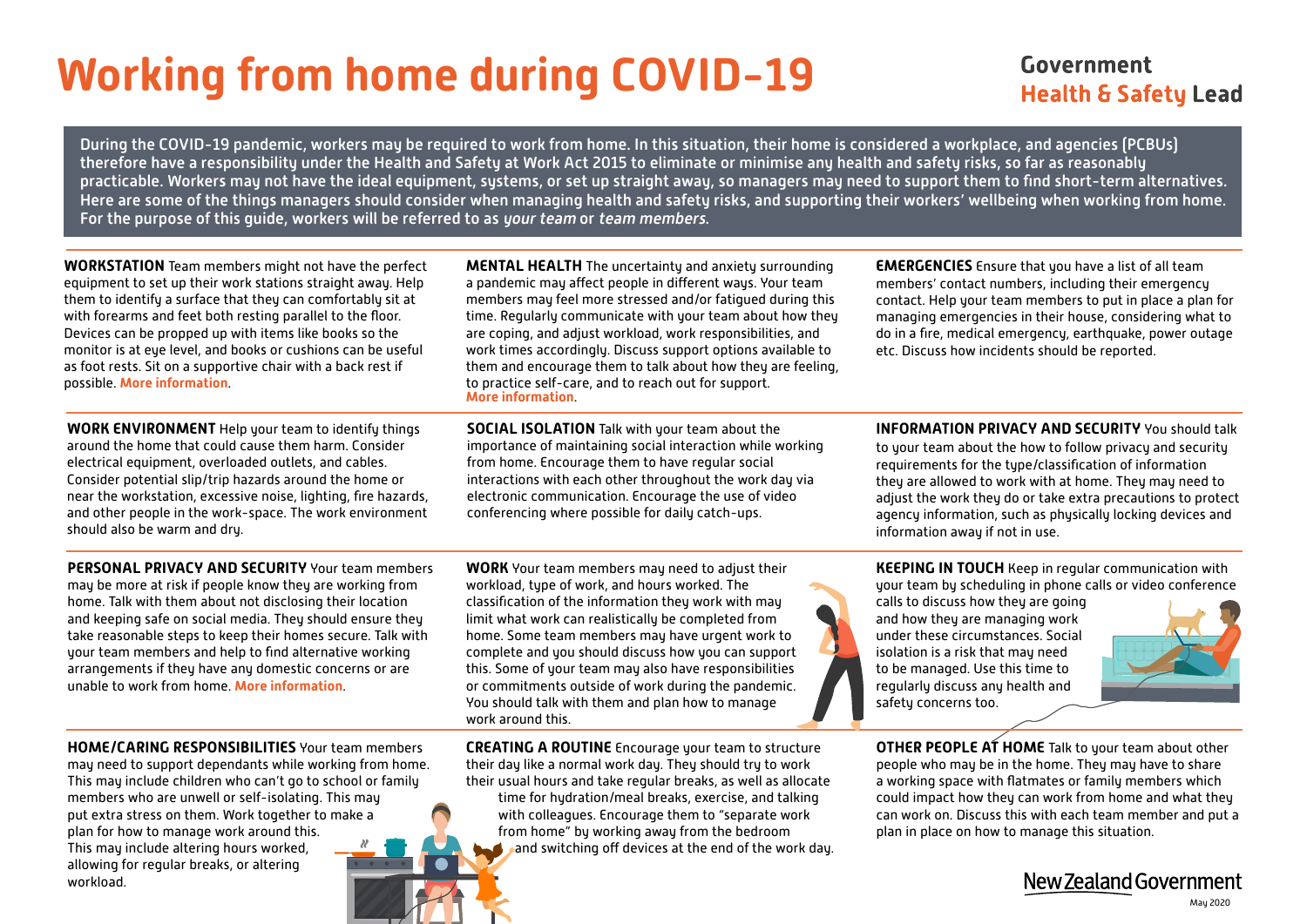# **What do I need to do as a manager?**



This could be things like their work space set up, electrical wires from a laptop, or loss of social interaction with the team. Also consider COVID-19 risks and the specific protocols for distancing and social isolation. Everyone will be different, so take time to think about each member of your team.

#### **TALK to your team members about these things and get their view**

Your team members can help you to identify the things that may cause harm and assess the level of risk around this. For example, some of your team may have care responsibilities at home to manage while working and may need to discuss a flexible work arrangement, or some may require more support with setting up their work station.



**1**

**2**

### **WORK TOGETHER to manage these**

It may not be possible to put in place the ideal set up straight away, so work together to identify the best way to manage these in this situation. For example, set up the dining table with a secure makeshift stand to raise height, tape down electrical wires, schedule in daily team video-calls.



### **CHECK IN to see how these are working**

Once you've worked together to identify the things that could harm them while working from home and put in place things to manage these, check in regularly to see how these are going. You may want to schedule in a regular catch up to discuss any issues with things like their desk set-up or how they're feeling being away from the team. Ensure team members know how to report any incidents or concerns.



#### **TAKE ACTION if there is an issue or a team members raises concerns**

If your team member is having problems or raises a concern, work with them to identify a way to address this. For example, if they are getting back pain from working at their dining table, can they alternate between sitting and standing at the kitchen bench? Or could they take regular exercise/ stretch breaks every 30 minutes?